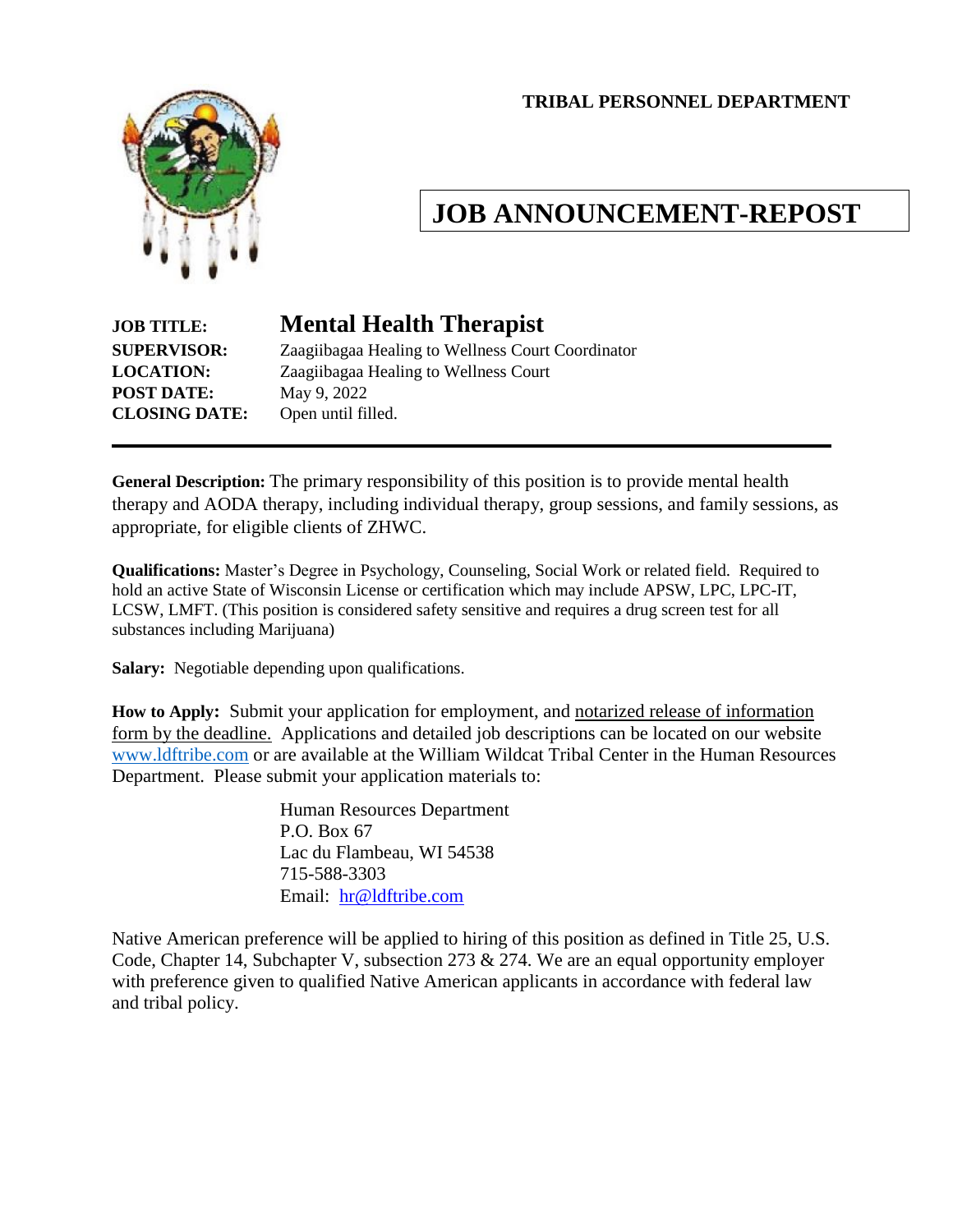#### **Lac du Flambeau Band of Lake Superior Chippewa Indians Nonexempt Position Description**

#### **A. TITLE OF POSITION:** Mental Health Therapist

## **B. DEPARTMENT:** Zaagiibagaa Healing to Wellness Court

## **C. SUPERVISOR'S TITLE:** Zaagiibagaa Healing to Wellness Court Coordinator

**D. DESCRIPTION OF DUTIES:** The primary responsibility of this position is to provide mental health therapy and AODA therapy, including individual therapy, group sessions and Family sessions, as appropriate, for eligible clients of ZHWC. Said therapy shall be provided at ZHWC, at such other locations/facilities or electronic platforms such as telehealth or zoom, as may be designated by ZHWC. Specific responsibilities include, but are not limited to the following and are subject to change depending on program needs:

- 1. Provide clinical assessments, diagnostic evaluations, psychotherapy, client advocacy and crisis intervention.
- 2. Develop written treatment plans; monitor, evaluate and record client progress according to measurable goals described in treatment and care plans; modify treatment plans as necessary and appropriate to accommodate changes in client needs and status.
- 3. Maintain accurate patient records and assure confidentiality thereof and timely and accurately document all therapy provided in accordance with good therapy/counseling practices, ZHWC policies, procedures and requirements and for sound ZHWC grant reporting procedures.
- 4. Comply with all requirements of the Health Insurance Portability and Accountability Act (HIPAA) of 1996, its implementing regulations, the Standards of Privacy of Individually Identifiable Health Information.
- 5. Attend sessions of Wellness Court and Tribal Court as directed by the ZHWC Program Director, or the Program Director's designee.
- 6. Maintain comprehensive knowledge and skills in current AODA and mental health counseling practices.
- 7. Participate as a team member of ZHWC to facilitate the orderly and efficient operations of ZHWC.
- 8. Attend scheduled meetings with ZHWC management and staff when requested to discuss operational issues.
- 9. Perform other duties as assigned.

#### **E. POSITION RELATIONSHIPS:**

- **1. Internal:** Frequent contact with Tribal Court staff, and ZHWC staff.
- **2. External:** Frequent contact with ZHWC Participants, Law Enforcement, Department of Corrections Probation and Parole, Vilas County Jail, Public Defender's office, Vilas County Circuit Judge, Family Resource Center Staff, and community members.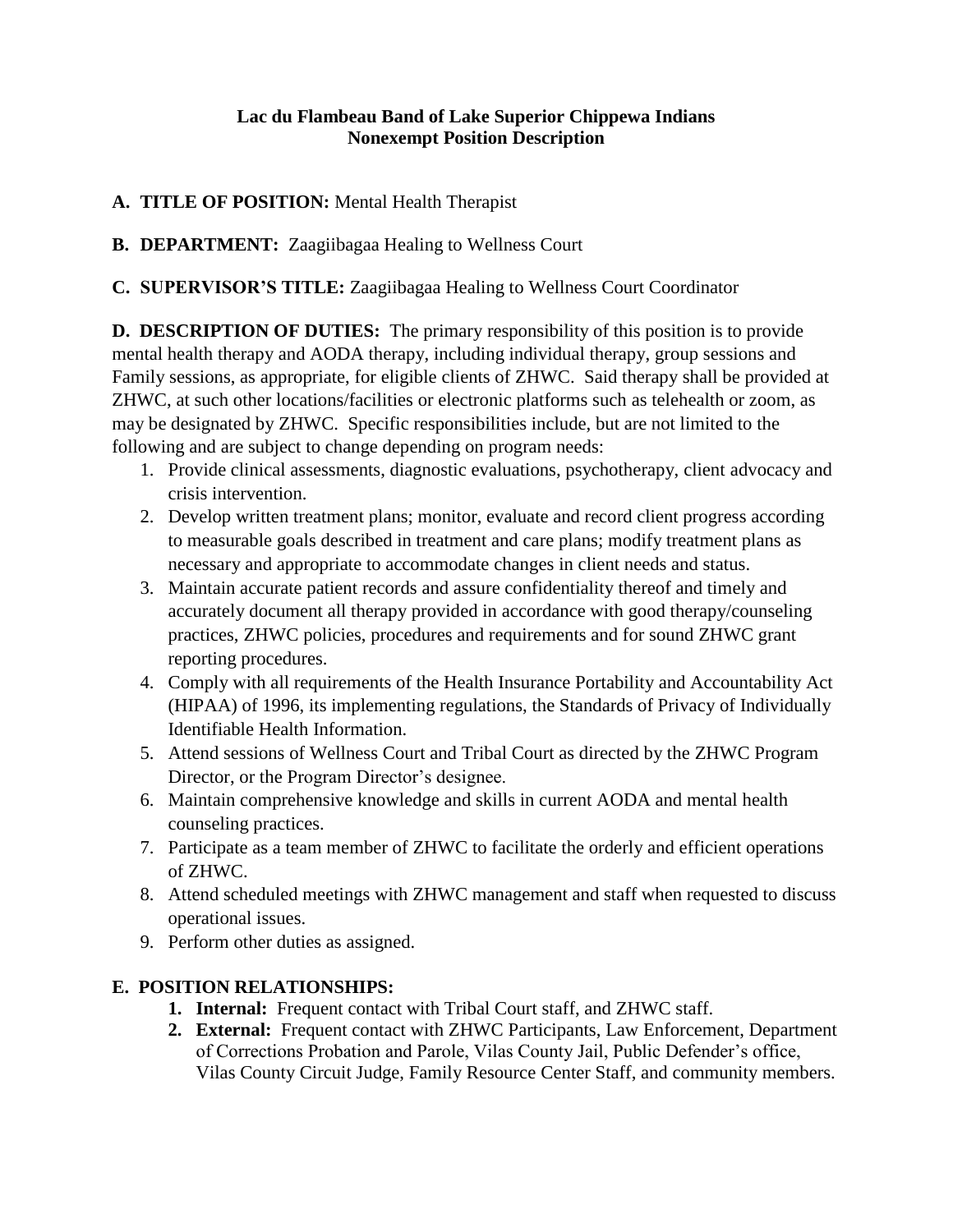#### **F. SUPERVISORY RESPONSIBILITIES:** None

- **G. SUPERVISION RECEIVED:** Zaagiibagaa Healing to Wellness Court Coordinator and Program Director.
- **H. LICENSURE:** Required to hold an active State of Wisconsin license or certification which may include APSW, LPC, LPC-IT, LCSW, LMFT.
- **I. EDUCATION:** Master's degree in Psychology, Counseling, Social Work, or related field.
- **J. EXPERIENCE:** Providing assessment and treatment services in Mental Health and AODA programs.

#### **K. SKILLS**:

- 1. Knowledge of chemical dependency, effects on children, adults, and families.
- 2. Twelve core functions, ASAM, NADDAC Code of Ethics and Trauma Informed Care.
- 3. Strong computer skills.

#### **L. WORKING ENVIRONMENT:**

- **1. Work Conditions:** .Work primarily in an office setting, but may be required to leave the office occasionally to meet with participants, families and other professionals in meeting responsibilities of the job.
- **2. Exposure to Hazards:** None
- **3. Physical Requirements:** This position requires standing, sitting, walking, bending, and some light lifting.
- **M. BEHAVIOR:** The vision, goals and objectives of the Lac du Flambeau Band of the Lake Superior Chippewa Indians requires the Mental Health Therapist to perform in both a professional and personable manner. The manner in which the employee relates to fellow employees, customers and visitors is considered parallel in importance to technical knowledge and ability. Respect and consideration given to the dignity of each customer, visitor and fellow employee is a requisite of successful job performance. Any attitude or behavior that will tarnish the name or reputation of the Lac du Flambeau Tribe will not be tolerated and is subject to disciplinary action.
- **N. OTHER:** Demonstrate a strong commitment to cultural beliefs and values of the Lac du Flambeau Band of Lake Superior Chippewa Indians and the governing Tribal Council. Practices cultural sensitivity at all times, recognizing the respective diverse work styles within the organization and the Lac du Flambeau community. Must submit to a drug test prior to commencing employment and random testing thereafter. Criminal background check required applicable to the job description. Must have a valid Wisconsin Driver's license and liability insurance. As an employee of the Tribe, he/she will be subject to the Policies and Procedures of the Lac du Flambeau Band of Lake Superior Chippewa Indians.3